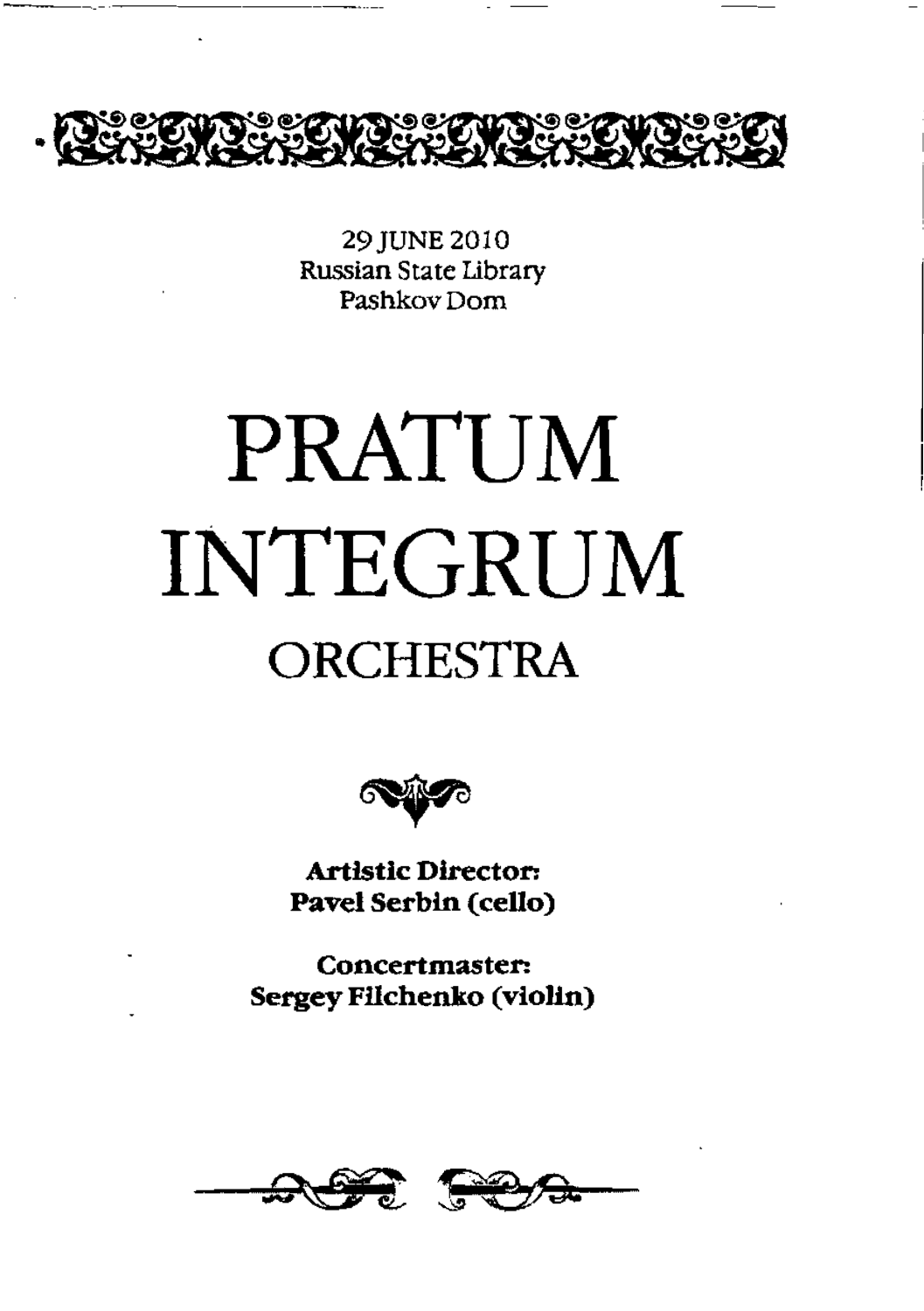

 $\sim$ 

## **Part I**

## **Anton Ferdinand Tietz (1742-1810)**

**Quartet in C major for two violins, viola and cello Dedicated to Senator Alexei Teplov**

> *Allegro Allegretto Romance Rondo*

**Dmitry Sink.ovsky (violin), Sergey Pilchenko (violin), Sergey Tischenko (viola), Pavel Serbin (cello)**

## **Georg Philipp Telemann (1681-1767)**

**Orchestral suite in A major for strings and basso continuo (TWV 55A1)**

> *Ouverture Branle Gaillarde Sarabande Réjouissance Passepied Canane*

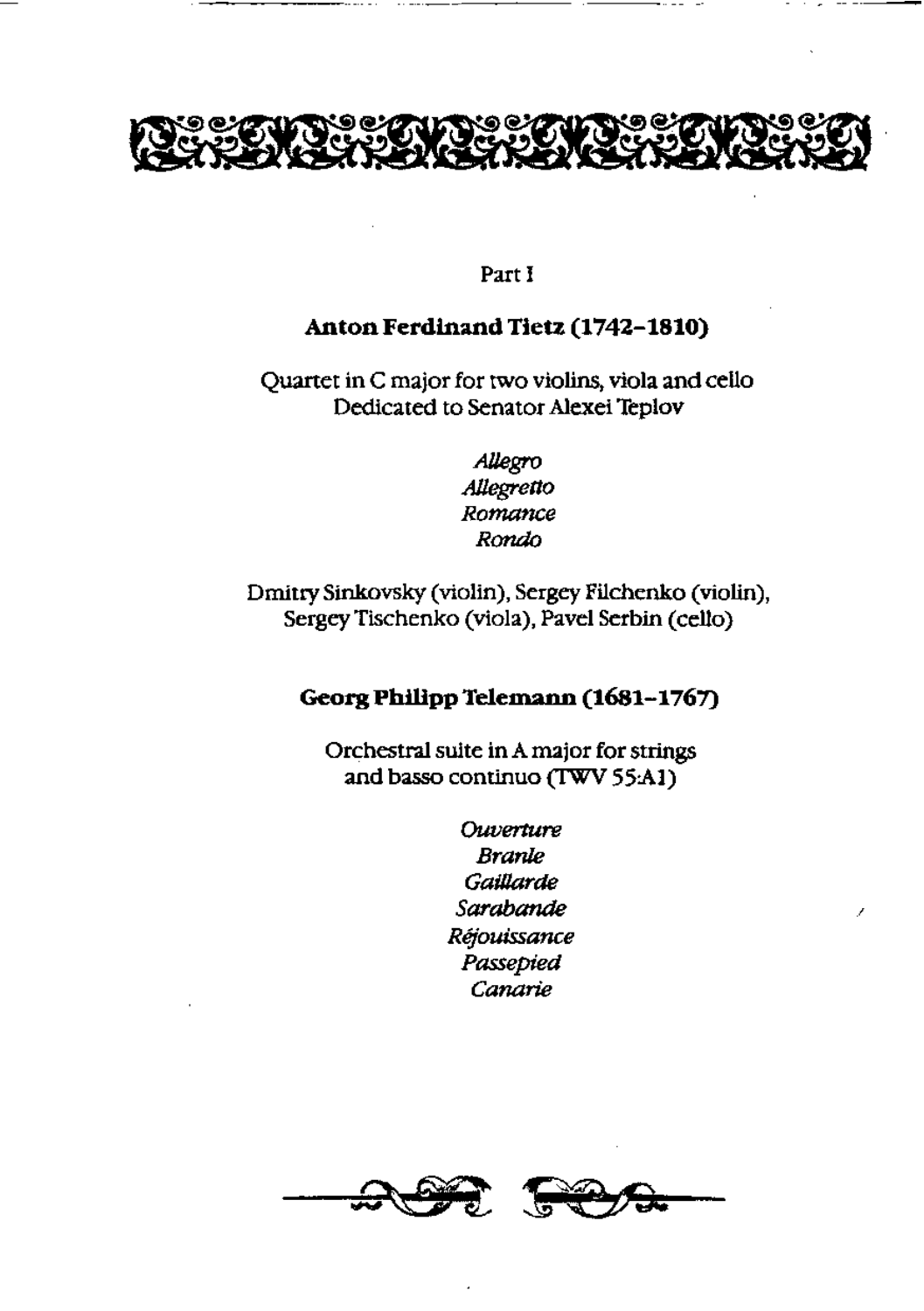

Part 11

## **Georg Philipp Telemann (1681-1767)**

Orchestral suite in G minor for strings, basso continuo, two oboes and bassoon colla parte (TWV 55:g1)

> *Ouverture Napolitaine Polonoise Mourky Menuet Musette Harlequinade*

Concerto in E minor for flute, violin, strings and basso continuo (TWV 52:e3)

> *Allegro Adagio Presto Adagio Allegro*

Soloists: Olga Ivusheikova (flute) Dmitry Sinkovsky (violin)

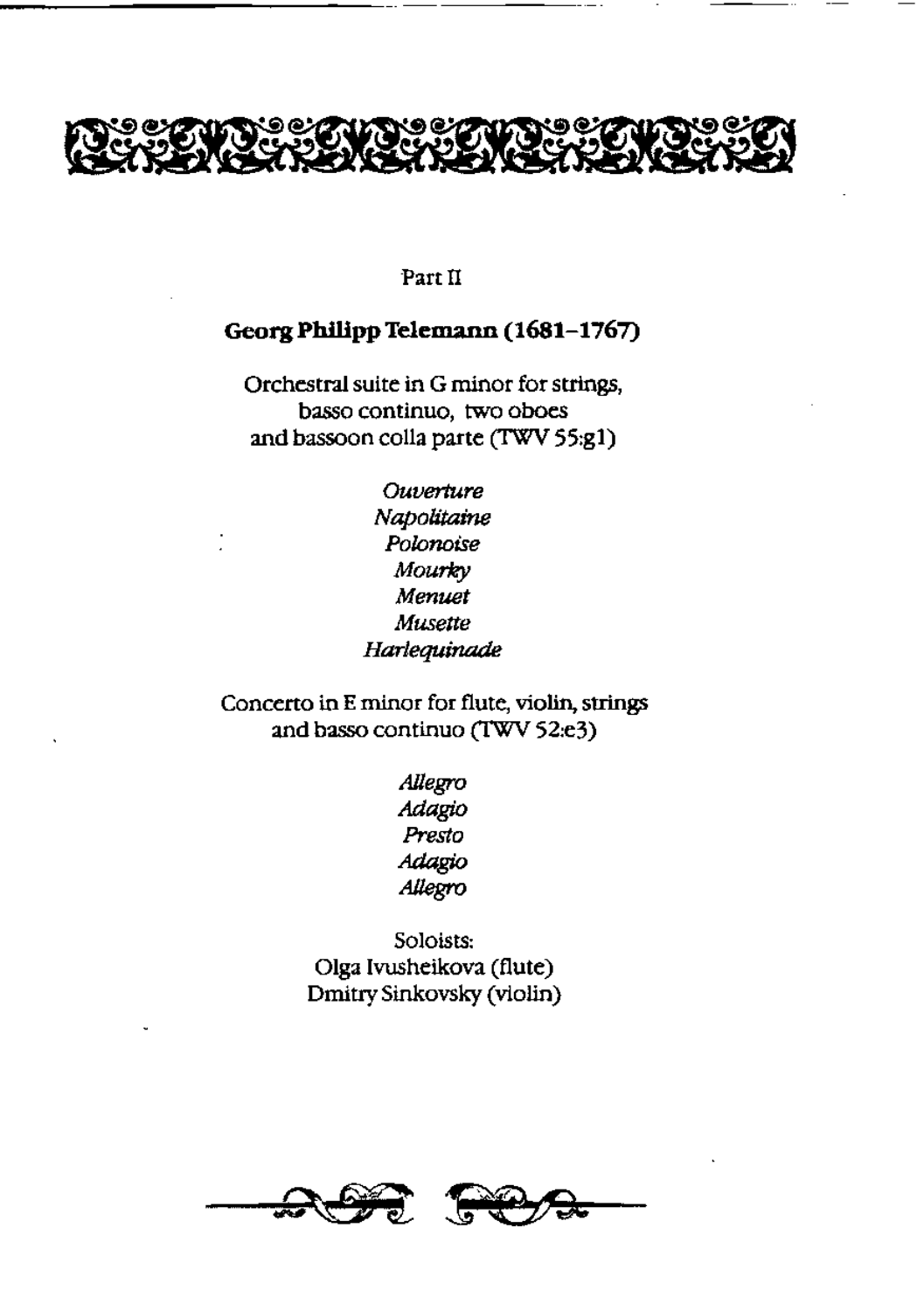

## PRATUM INTEGRUM **ORCHESTRA**

Pratum Integrum ('unmown meadow' in Latin) specialises in early music It is the only orchestra in Russia in which all the groups of historic instruments arc represented: strings, wind and percussion, and moreover all the instruments were made in the 18th to 19th centuries or copied from period examples. The orchestra was founded in Moscow in 2003 with sponsorship from the company Essential Music, immediately gaining a reputation as an extraordinary, outstanding and highly professional group of musicians with a predilection for fast tempos and vivid, fresh interpretations. Using authentic performance techniques, Pratum Integrum has played concerts with leading European musicians and specialists in the field: Trevor Pinnock (UK), Slgiswald and Wieland Kuijken (Belgium), Alfredo Bernardini (Italy), Paul Esswood (UK), etc. Pratum Integrum has taken part in the Russian premiere of LuIly's ballet *Les Saisons,* a unique performance of Fomin's melodrama *Orpheus* (with the Russian Horn Orchestra) and concert performances of *such operas as Gluck's Orfea ed Euridice, Purcell's Dido and Aeneas,* and Traetta's *Antigone.* Since its inception Pratum Inrcgrum has recorded more than ten albums for the Caro Mitis label. Among them are monographic albums featuring composers known only by music scholars until recently; Anton Ferdinand Tietz, Antonio Rosetti, Joseph Wölfl and Giovanni Benedetto Platti. Most of these albums have been highly rated by important foreign music maga*zines (Diapason, Toccata Alte Musik aktuell, Le Monde de la Musique, Positive Feedback Online and others).*

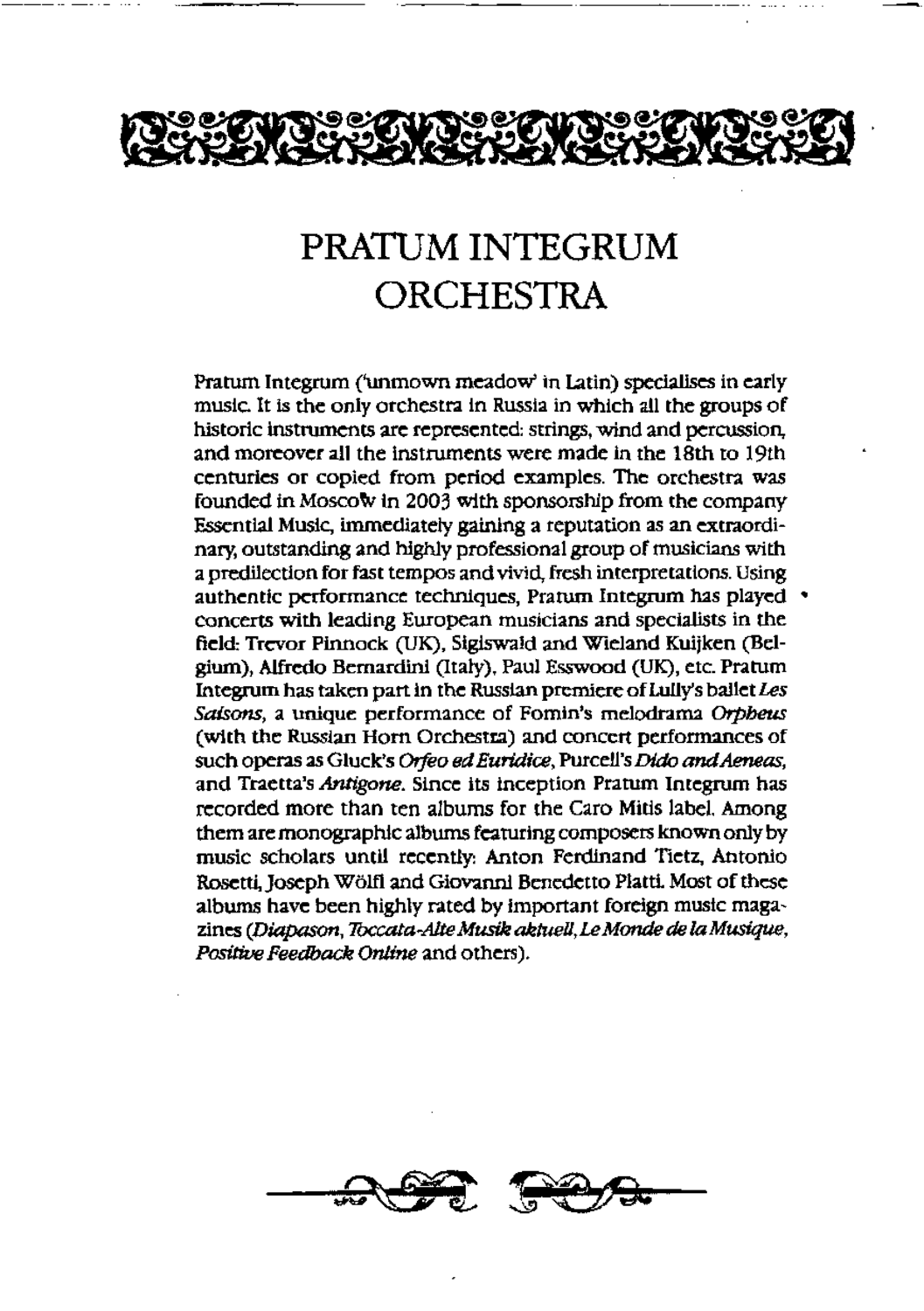

## *Moscow {P. I. TéfiaikovsIy Conservatory* Small Hall

## **50 years of the Russian Avant-garde**

## **"Studio for New Music" ensemble**

## **Artistic director — Vladimir Tarnopolski Conductor — Vladimir Gorlinsky**

July 1.2010 20.00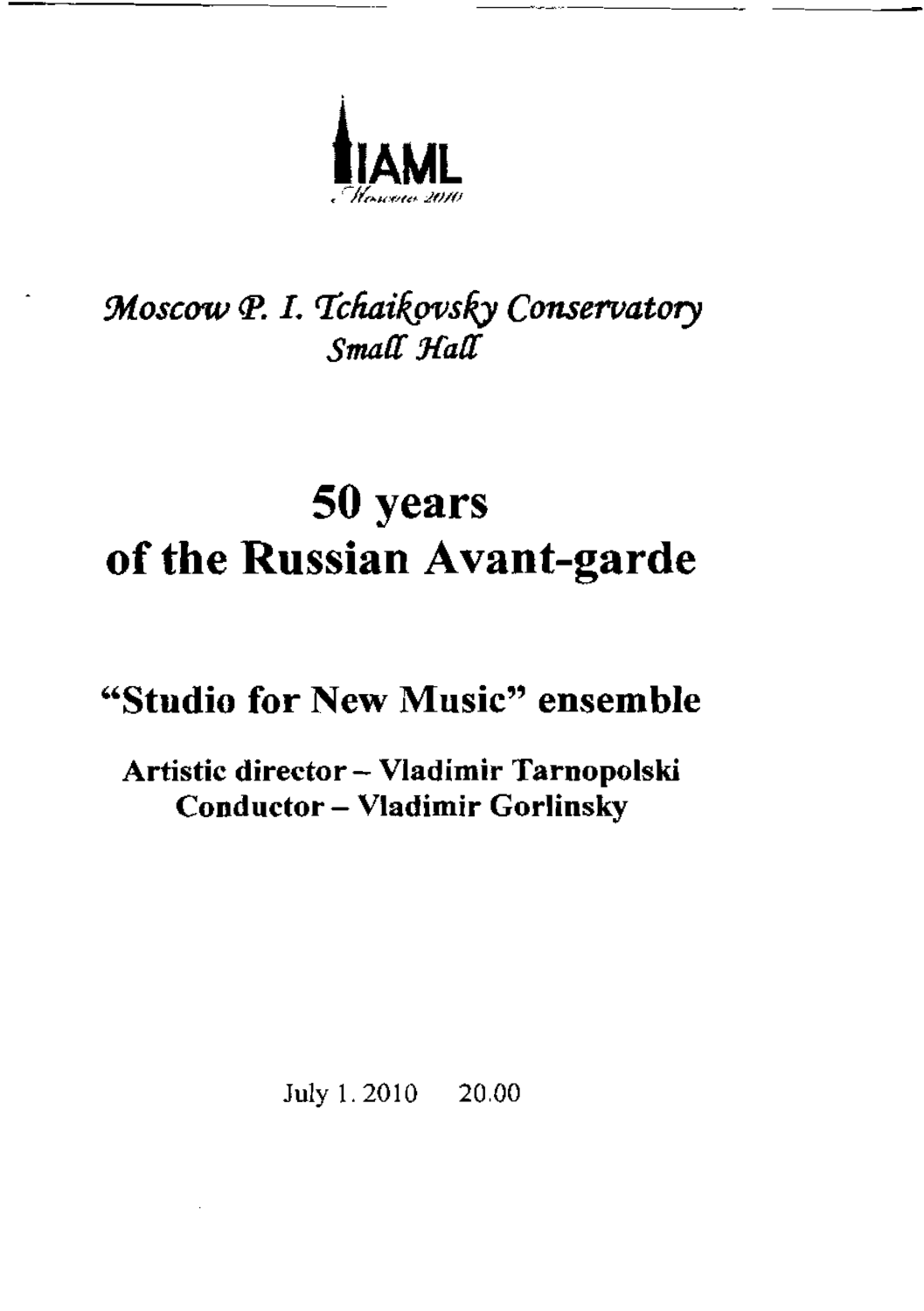*Sofia Gubaidulina* Meditation on I.S. Bah's choral for a harpsichord and a string quintet (1993)

> *Edison Denisov* String Trio (1969)

*Faradzh Karaev* «Monsieur Bee line— eccentric» (2005)

*Vladimir Tarnopolsky* Impression-Expression. Hommage a Kandinsky for ensemble (1989-1996)

*Alfred Schnittke*

Serenade for violin, clarinet, piano, contrabasse and percussion (1968) (Senze tempo; Lenso; Allegretto)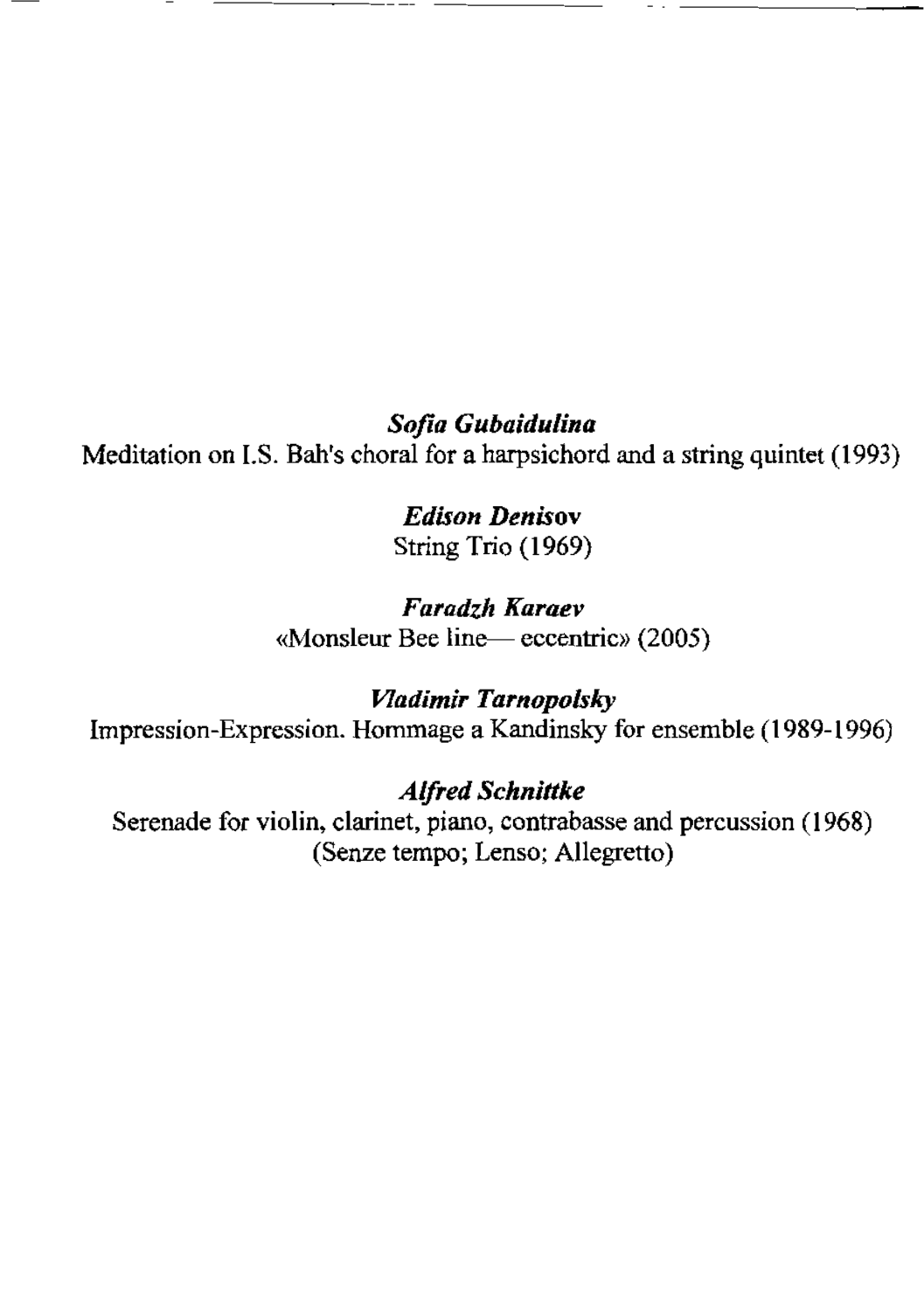### Sofia Gubaidulina

## **Meditation on I.S.Bah's choral for a harpsichord and a string quintet (1993).**

Meditation on Bach's choral «Vor deinen Thron tret ich hiermit» (BWV 668) — «I embark on Your throne» — is one of many compositions of the XX-th century reviving a genre of choral variations. Returning to it was demanded, an the one*hand,* by new voice-frequency conditions; on the other hand— the reference to Bach's material often has program or culturological character (for example, in Alban Berg's Violin concert or Vladimir Tarnopolskiy's choral prelude «Jesu, deine liefe Wunden»). Gubajdulina treats Bach's choral in such cultural-philosophical key, placing Bach's chords and an ancient choral melody in fancifully sounding texture demanding new coloristic possibilities of string tools, sometimes transparent, sometimes condensed to a limit. The composition was created by request of the Bahovsky society in 1993 and then it was executed.

Fedor Sofronov

## Edison Denisov

## **String Trio (1969)**

[Composition] is one-part, lasts for about ten minutes. The material is very concentrated in the information relation — aspiration to concentrate the musical information **in** small space, to increase value of each microcell of a musical texture - all this is in many my compositions. And my music starts to live really only when the performer does not make separate intonations, does **not run** in vain forward, but tries to live and comprehend each of them. If you play it as «pure notes» music loses any meaning. Only maximum concentration on each sheaf of notes, on extremely exact intonation, on game of each sound, each duration, dynamics and so on — only all it together will allow to **hear each** microstructure, a micromelody as an element with the big inner meaning. Practically, you will not *even* **find** here what you got used to hear in a musical texture with vast melodic lines, the wide unfolded and smooth invoice. The whole maintenance here is and the maintenance of each microintonation separately, and all these intonations in absolute unity. Everything is interconnected. Remove one detail — and the building seems deformed. A writing manner is difficult (...), but the composition turned out to be effective enough. In essence this is a concert Trio with three soloists. And though as a whole the composition is lyrical in the dramatic art, but there are some bright dramaturgic explosions, and all structure of a texture in general is absolutely uneasy.

By the way, in my opinion, I used here such direct allusion to the music of Shoenberg for the first time(at that time I already knew him well enough). And though his late compositions as a whole are pleasant to me much less, than the others, nevertheless, his String trio op. 45 («Trio with a prick in heart») was al. ways pleasant to me. This is a composition surprising by its expressiveness, depth, enlightenment. It, in my opinion, even absolutely somehow drops out of his late period. I would say that this is very subjective composition, deeply experienced, "endured". (...)In memory of him and as a sign of the unconditional respect for this composer I included into the text of the Trio two small citations from his composition. Certainly these are just allusions and no more. And, besides, they are not perceived as an alien material as I tried both to include and to deduce them approaching to the material as much as possible. However the approach to the same first citation — tremoling flageolets - it reminds of the character of a material, its sounding from the Schoenberg's Trio.

For the first time the Trio was performed in Paris «Trio a cordes de Paris».

Edison Denisov, was written by D.I.Shulgin.